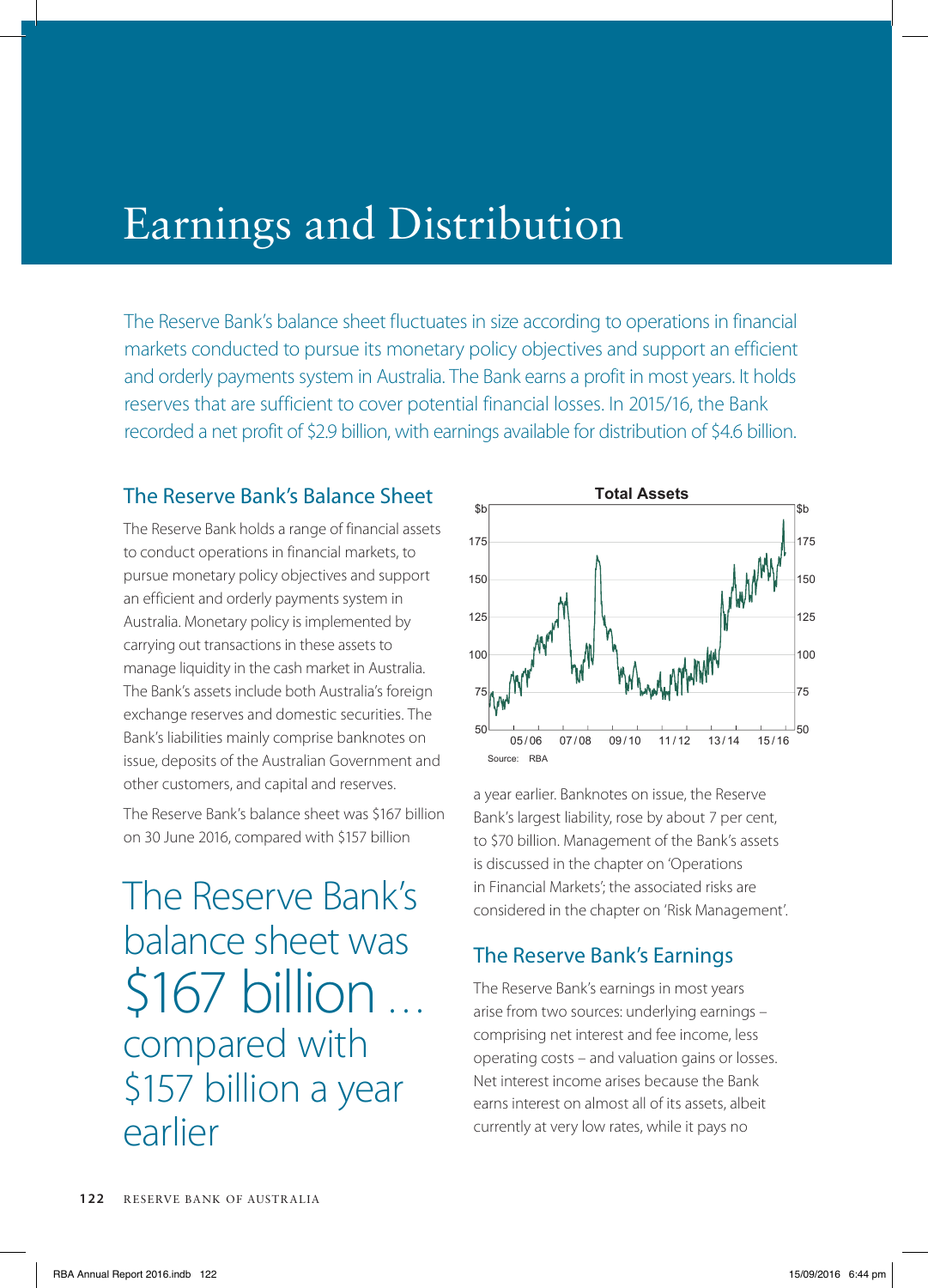interest on a large portion of its liabilities, such as banknotes on issue and capital and reserves. Fees paid by authorised deposit-taking institutions (ADIs) associated with the Committed Liquidity Facility (CLF) are also a material contributor to underlying earnings.

Valuation gains and losses result from fluctuations in the value of the Reserve Bank's assets, in response to movements in exchange rates or in yields on securities. A depreciation of the Australian dollar or a decline in interest rates results in valuation gains. Conversely, an appreciation of the Australian dollar or a rise in market yields leads to valuation losses. Valuation gains and losses are realised only when the underlying asset is sold or matures. Valuation gains and losses are volatile from year to year, as both exchange rates and market interest rates fluctuate in wide ranges over time. These market risks are managed by the Bank within strict parameters determined by its responsibility for monetary policy.

The Reserve Bank reports net profit as income from all sources in accordance with Australian Accounting Standards, while the distribution of profits is determined by section 30 of the *Reserve Bank Act 1959*. In terms of the Reserve Bank Act, net profit is distributed in the following way:

- **•** Unrealised gains (or losses) are not available for distribution and are transferred to (absorbed by) the Unrealised profits reserve. The remaining net profit after this transfer is available for distribution.
- **•** The Treasurer determines, after consultation with the Reserve Bank Board, any amounts to be placed from distributable earnings to the credit of the Reserve Bank Reserve Fund (RBRF), the Bank's permanent reserve.
- **•** The remainder of distributable earnings after any transfer to the RBRF is payable as a dividend to the Commonwealth.

In 2015/16, the Reserve Bank recorded a net profit of \$2 883 million, comprising:

- **•** underlying earnings of \$1 223 million, which were \$391 million higher than the previous year because of higher net interest income resulting from a rise in interest-earning assets and a small increase in the interest margin, and the first full-year receipt of CLF fee income, following the introduction of the CLF on 1 January 2015. Excluding CLF fee income, underlying earnings nevertheless remained near a historically low level with interest rates around the world also remaining very low
- **•** total net valuation gains of \$1 660 million, mainly because of the depreciation of the Australian dollar during the year. Realised





**Underlying Earnings**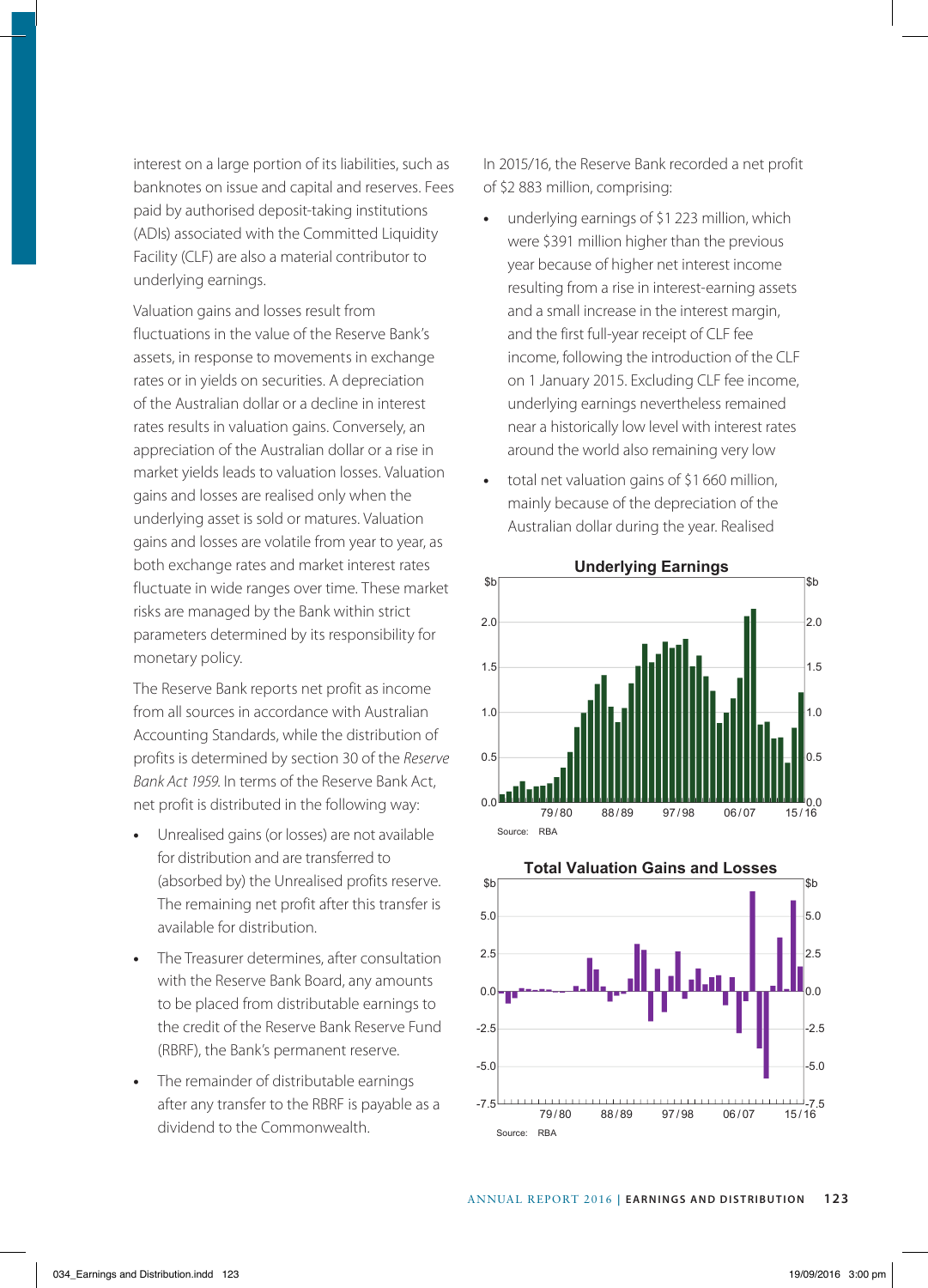gains amounted to \$3 389 million, largely as a result of the sale of foreign currency in the normal course of managing the portfolio of foreign reserves and a re-allocation of foreign currency reserves. These transactions had no effect on the value of the Australian dollar. Realised gains exceeded total valuation gains as realised gains in 2015/16 included gains from sales of assets on which unrealised gains had been recorded in earlier years. As discussed below, the realisation of these gains is associated with a fall in the balance of the Unrealised profits reserve.

Earnings available for distribution in 2015/16 amounted to \$4 612 million, compared with





**Realised Valuation Gains and Losses**

\$3 454 million in the previous year. The pattern of net profit over the longer term is shown in the graph on net profits.

## Capital, Reserves and Distribution

The RBRF is the Reserve Bank's general reserve and is essentially its capital. The RBRF is funded from transfers from earnings available for distribution. Its purpose is to provide the capacity to absorb losses when it is necessary to do so, as was the case in 2009/10 and 2010/11, when large valuation losses were recorded following the appreciation of the Australian dollar.

With the Reserve Bank's assets at risk rising further in 2015/16, the Treasurer determined, after consulting the Reserve Bank Board, that a sum of \$1 390 million be transferred from earnings available for distribution to the RBRF, to maintain the balance of this reserve at a level consistent with the Board's policy. The balance of the RBRF now stands at \$14 119 million. Following this transfer, a sum of \$3 222 million was payable as a dividend to the Commonwealth. The Treasurer decided that the full amount of this dividend would be paid to the Commonwealth in 2016/17. During 2015/16, the Treasurer also requested that the second instalment of the dividend payable from 2014/15 profits, a sum of \$942 million,



**Reserve Bank Reserve Fund**

Source: RBA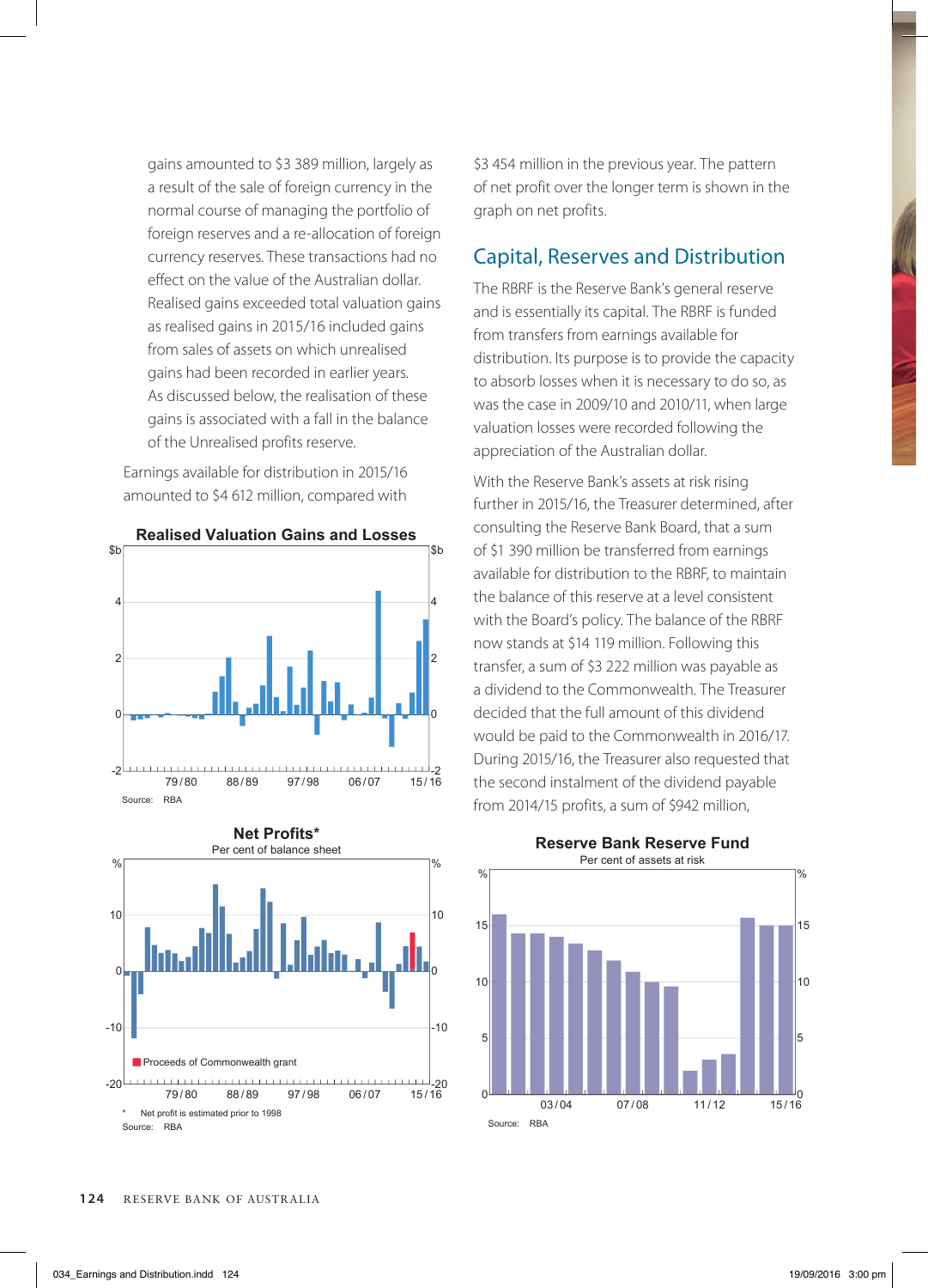

Signing of the Reserve Bank accounts for 2015/16: (from left) Jocelyn Ashford, Group Executive Director, Australian National Audit Office; Grant Hehir, Auditor-General for Australia; Governor Glenn Stevens; John Akehurst, Chair of the Reserve Bank Board Audit Committee; Assistant Governor (Corporate Services) Frank Campbell; and Secretary Anthony Dickman

which had initially been deferred for payment until the 2016/17 financial year, be paid to the Commonwealth in 2015/16.

The balance of the Unrealised profits reserve is \$4 861 million, a decline of \$1 729 million from 2014/15, the movement partly reflecting, as noted, the realisation of gains accumulated from earlier years. The remaining balance of the reserve is available to absorb future valuation losses or can be distributed over time as these accumulated gains are realised when relevant assets are sold, as occurred in 2015/16.

Asset revaluation reserves are held for non-traded assets, such as gold holdings and property, plant and equipment. Balances in these reserves represent the difference between the market value of these assets and the cost at which they were acquired. The total balance for these reserves stood at \$5 074 million at 30 June 2016, \$698 million higher than at the end of the previous financial year, largely reflecting the increase in the Australian dollar value of the Reserve Bank's holdings of gold.

The balance of the superannuation reserve was a debit of \$182 million at 30 June 2016, compared with a credit of \$134 million a year earlier.

Details on the composition and distribution of the Reserve Bank's profits are contained in the following table.

The Financial Statements (and accompanying Notes to the Financial Statements) for the 2015/16 financial year were prepared in accordance with Australian Accounting Standards, consistent with the Finance Reporting Rule issued under the *Public Governance, Performance and Accountability Act 2013*.